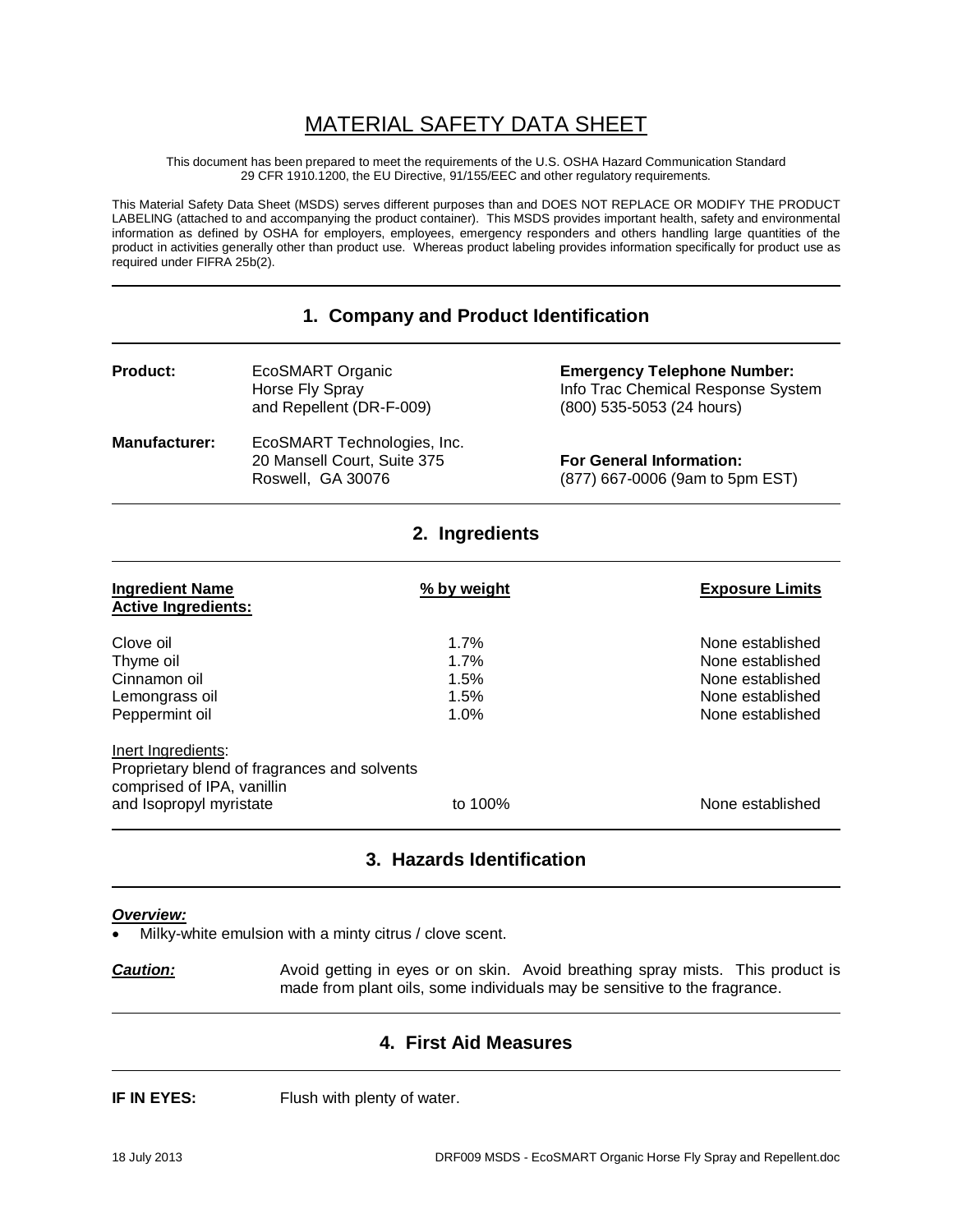| IF ON SKIN:        | Wash with soap and water. Remove contaminated clothing. If irritation persists<br>contact physician. |  |  |
|--------------------|------------------------------------------------------------------------------------------------------|--|--|
| <b>IF INHALED:</b> | Move exposed person(s) to fresh air.                                                                 |  |  |
| IF INGESTED:       | Rinse mouth out with water. Do not induce vomiting. Seek medical attention if<br>necessary.          |  |  |

# **5. Fire Fighting Measures**

| Fire and Explosion Hazards:  None              |                                                                                                                              |
|------------------------------------------------|------------------------------------------------------------------------------------------------------------------------------|
| <b>Special Fire Fighting Procedures:  None</b> |                                                                                                                              |
|                                                | Hazardous Decomposition Products:  Carbon dioxide, carbon monoxide, smoke, fumes, and<br>unburned hydrocarbons and terpenes. |

# **6. Spill/Leak Procedures**

If spilled, absorb liquid with an inert absorbent material and dispose of the empty container and absorbent material in accordance with local ordinances. Components of this product are not considered EPA hazardous wastes.

# **7. Handling and Storage**

As with any household chemical product, keep out of reach of children and animals. Keep from freezing (store above 32°F). Avoid excessive heat.

# **8. Exposure Control/Personal Protection**

The following personal protection equipment (PPE) is required for cleaning up large scale spills of the material. No PPE is required for consumer application of the product.

|                                          | Respiratory Protection: Not required with adequate ventilation. |
|------------------------------------------|-----------------------------------------------------------------|
|                                          |                                                                 |
|                                          |                                                                 |
| Other Protective equipment:Not required. |                                                                 |

# **9. Physical Properties**

| Appearance:<br>Odor: | Milky-white emulsion<br>Minty scent | Specific Gravity (water =1): $0.84$ g/ml |  |
|----------------------|-------------------------------------|------------------------------------------|--|
|                      |                                     |                                          |  |